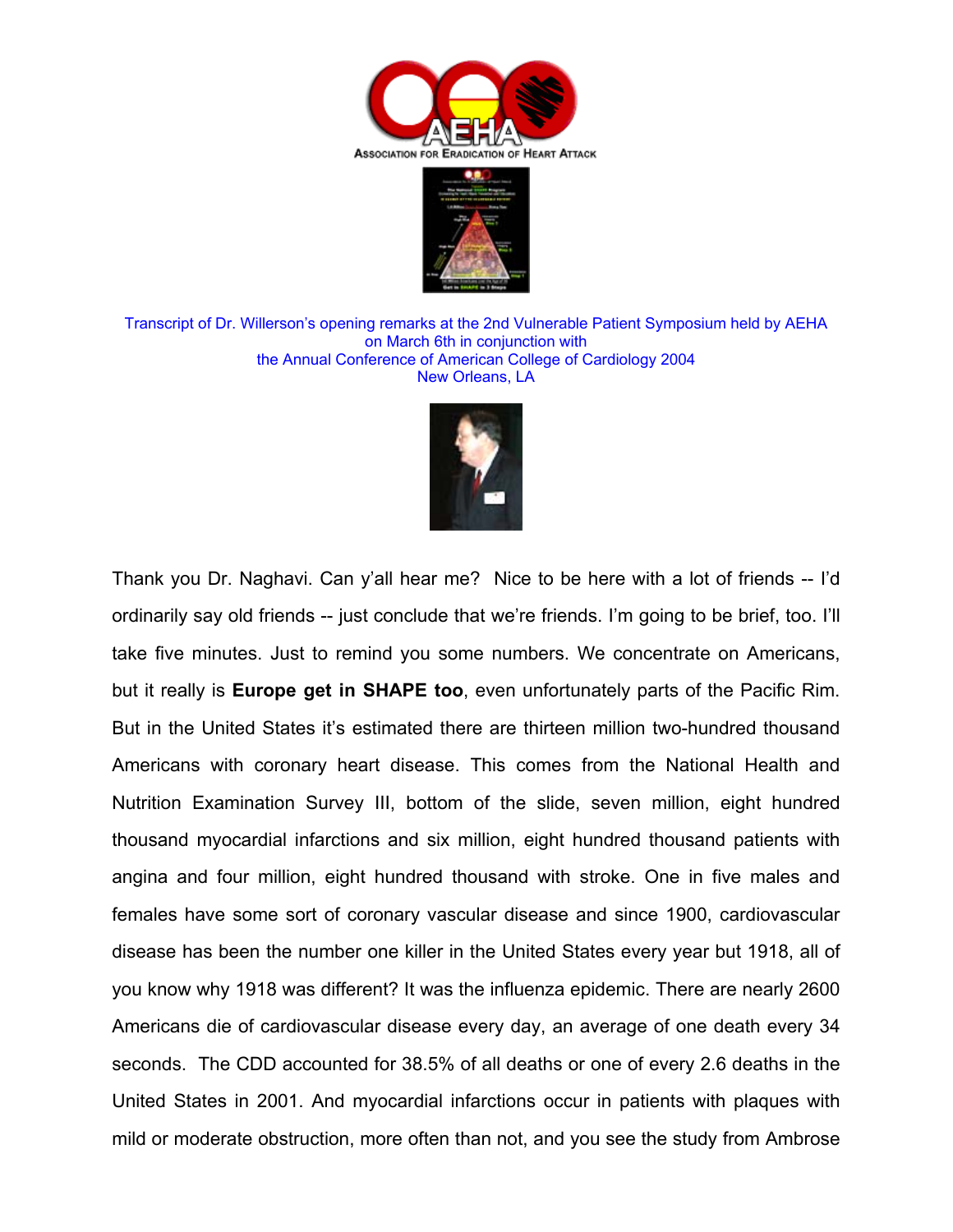here, I see Val Fuster at the back of the room, played a role in that, Dr. Little, Dr. Nobiachi, Dr. Giroud. And then all patients and plaques that change suddenly leading to myocardial infarction, fissures or ulcerated in the far right-hand bar, less than 50% stenosis most of that's red, and it emphasizes the problem. This is familiar to all of us artery on the bottom right where it fairly open lumen and then all of a sudden, it -- this is an ulcerated plaque and develops a thrombus. This is well-known to everybody in this room the characteristics of vulnerable plaque. I'm sure we agree on some of them, if not all of them but there's a large lipid pool, there's a thin fibrous cap, there's decreased collagen content in that cap, there's macrophage and activated T-cell infiltration, there is some mast cells as well. There's a depletion of caps, smooth muscle cells and then outward remodeling, acrotic core and increased neoangiogenesis. Sometimes calcium nodules and some of these at least have temperature and pH heterogeneity. And this just summarizes it in pictorial form and you've seen it many times, most of you've drawn it. This looks at the cost in the United States. This comes from the NHLBI by Dr. Thom, billion of dollars in the United States in 2004 in cardiovascular disease and stroke, heart disease 238.6 billions of dollars; cardia heart disease 133 billions; stroke, 54 billions; hypertension disease 56 billions; congestive heart failure, 29 billions --that number's going up and it keeps going up for quite a while. And then 368 billion for total cardiovascular disease costs. And coronary atherosclerosis is ranked number one, 2001 data from the Health Care Cost and Utilization Project in cost, 31.5 billion; acute MI you see heart failure and cerebrovascular disease and dysrhythmia -- so, vulnerable plaques important and vulnerable patient is important.

I just want to add my encouragement to Dr. Naghavi's, we really do need to come together and work together and try to make more rapid progress across the spectrum of this kind of effort from the discovery of the genes and proteins that confer these risks to exact mechanism to being able to detect vulnerable plaque wherever they exist, invasively and more importantly, non-invasive in time and then finding therapies that go beyond weight loss and blood pressure control and cessation of smoking actually are prevented.